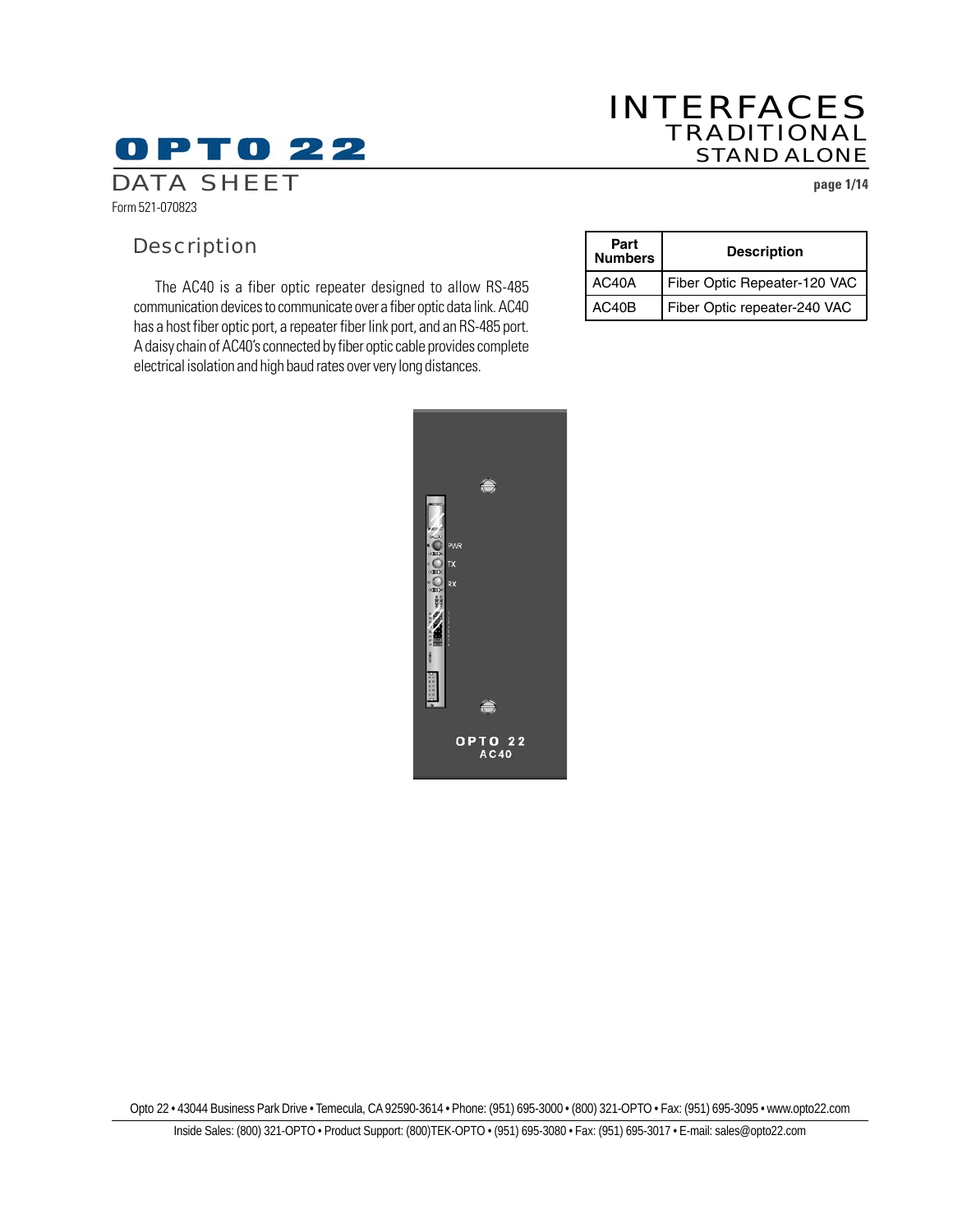## INTERFACES TRADITIONAL STAND ALONE

DATA SHEET **page 2/14**

Form 521-070823

### Specifications

#### **AC40 Specifications**

| <b>Fiber Optics</b> | 3.5 Kilometer Distance Between AC40's<br>ST Style Connectors/Duplex Cable<br>Optimized for 62.5/125 mm Cable                                                                                 |
|---------------------|----------------------------------------------------------------------------------------------------------------------------------------------------------------------------------------------|
| <b>RS-485</b>       | 3,000 Feet Twisted Pair Wiring<br>2-wire or 4-wire Hook-up<br>Asynchronous Operation Independent<br>of Baud Rate, Parity or Stop Bits<br>300-115.2 KB<br>Jumpers for Termination and Biasing |



The host fiber port on the first AC40 must be connected to the host fiber port on the next AC40. All others are connected host to repeater of the previous AC40.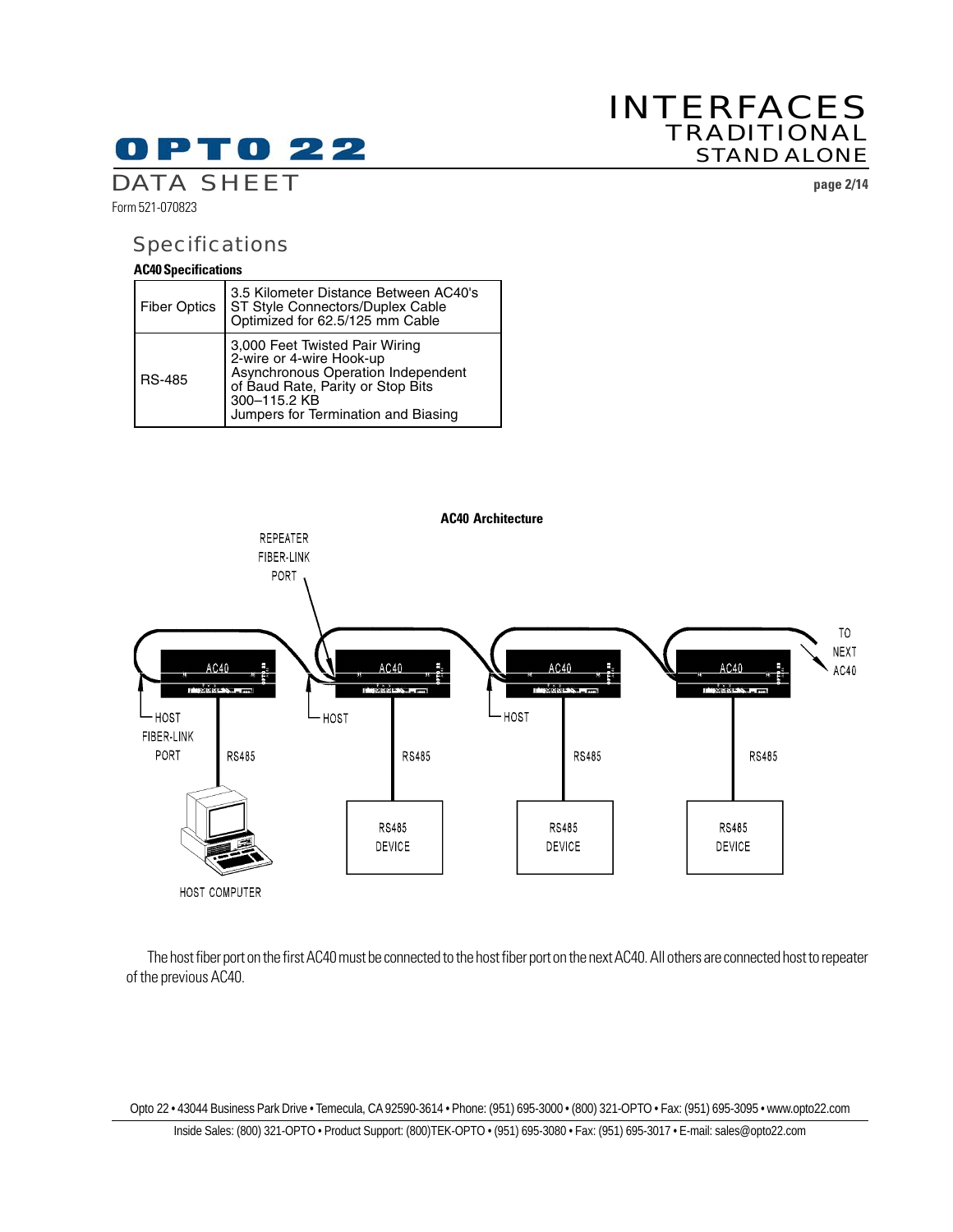## 0 P T 0 22

### INTERFACES TRADITIONAL STAND ALONE

DATA SHEET **page 3/14**

Form 521-070823

#### INTRODUCTION

Industrial automation often requires reliable communications between equipment sites separated by long distances or harsh electrical environments. The AC40 fiber optic data link adapter satisfies the requirements of industrial communications by using light instead of conventional electrical signals. The fiber optic data link between two pieces of equipment is electrically isolated and completely immune to electrical noise.

The AC40 has three I/O ports; the RS-485 port, the host fiber port, and the repeater fiber port. When operating, the AC40 passes and amplifies all signals between the host and repeater fiber ports. All signals from the host fiber port receiver are transmitted out the RS-485 port, and any signals received at the RS-485 port are transmitted out the host fiber port.



NOTE: Signals are not passed from the repeater fiber port to the RS-485 port nor are they passed from the RS-485 port to the repeater port.

RS485 PORT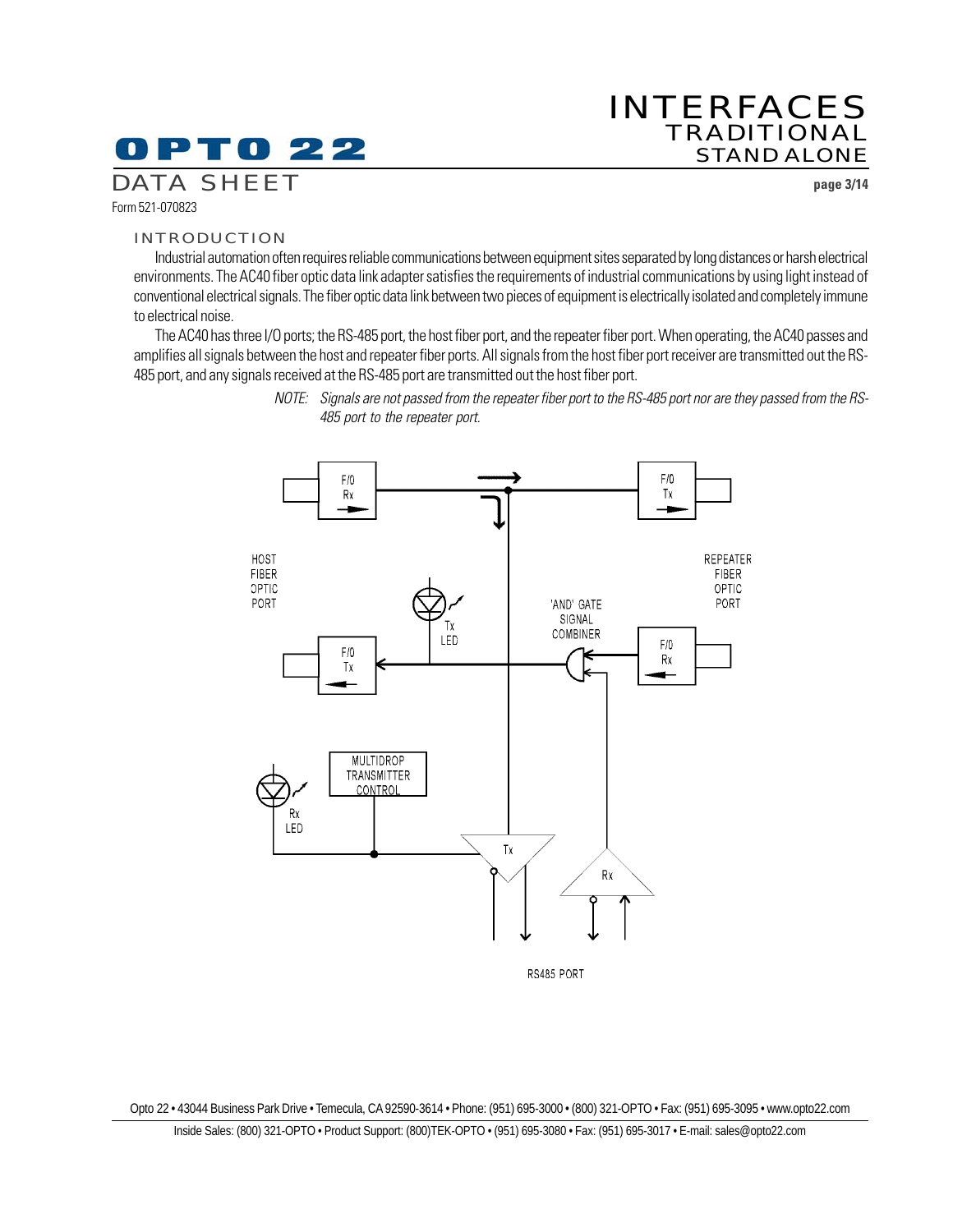### INTERFACES TRADITIONAL STAND ALONE

DATA SHEET **page 4/14**

Form 521-070823

#### DISASSEMBLY

The AC40 must be disassembled to access the mounting hardware, power, and communications connectors. The case is opened by turning the two captive screws on the top of the AC40 counterclockwise.

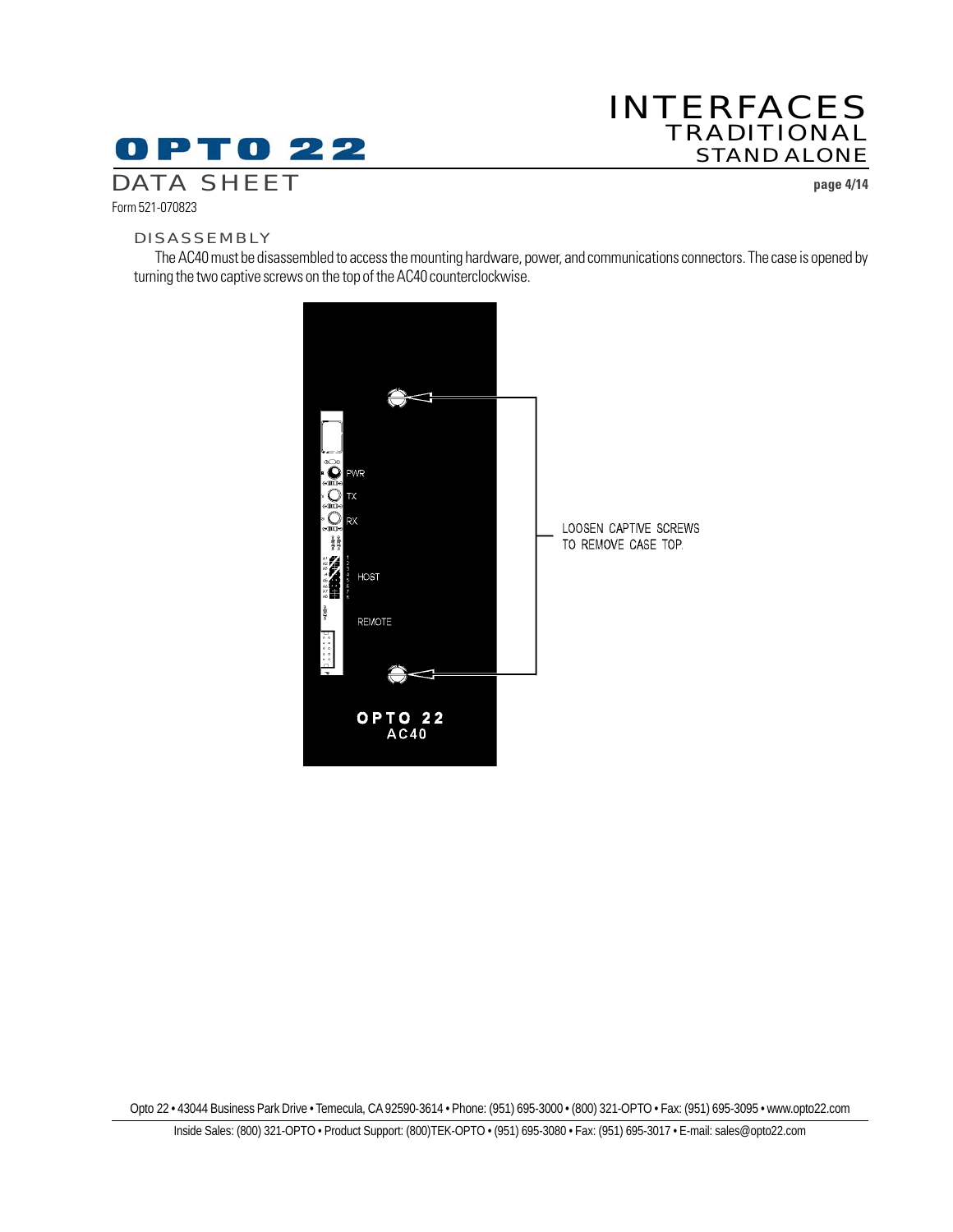## INTERFACES TRADITIONAL STAND ALONE

DATA SHEET **page 5/14**

#### MOUNTING

Form 521-070823

The bottom case half has two captive #10 screws for mounting. If the AC40 is being mounted in a Mistic panel, it is typically mounted in the bottom left corner of the panel.

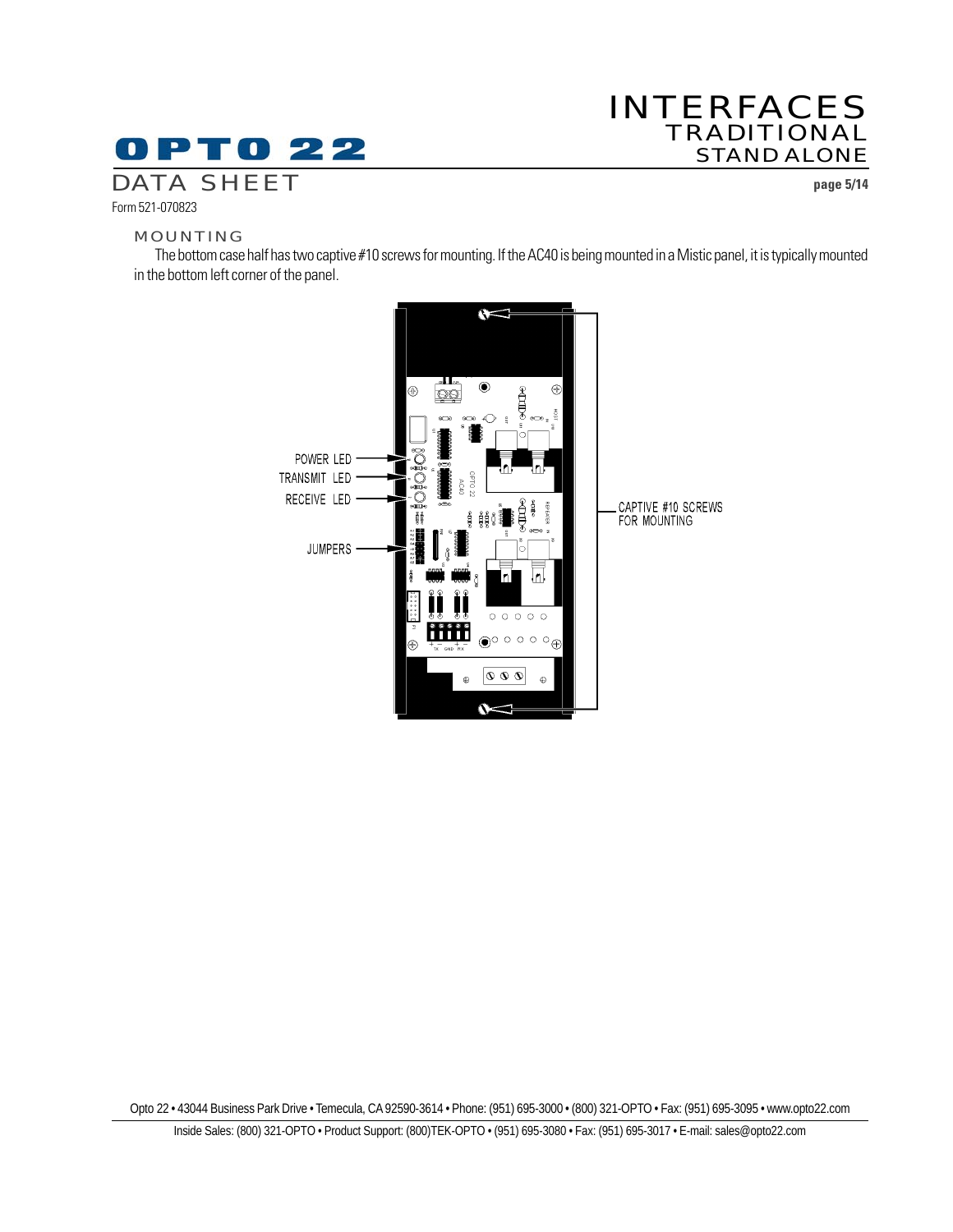## INTERFACES TRADITIONAL STAND ALONE

DATA SHEET **page 6/14**

#### Form 521-070823

#### POWER WIRING

The AC40 has two power supply options. The AC40A has a 120 VAC power requirement; the AC40B has a 240 VAC power requirement. The power wires are routed to the power connector block on the lower PC board. The power wiring should be run along the left side of the case half.

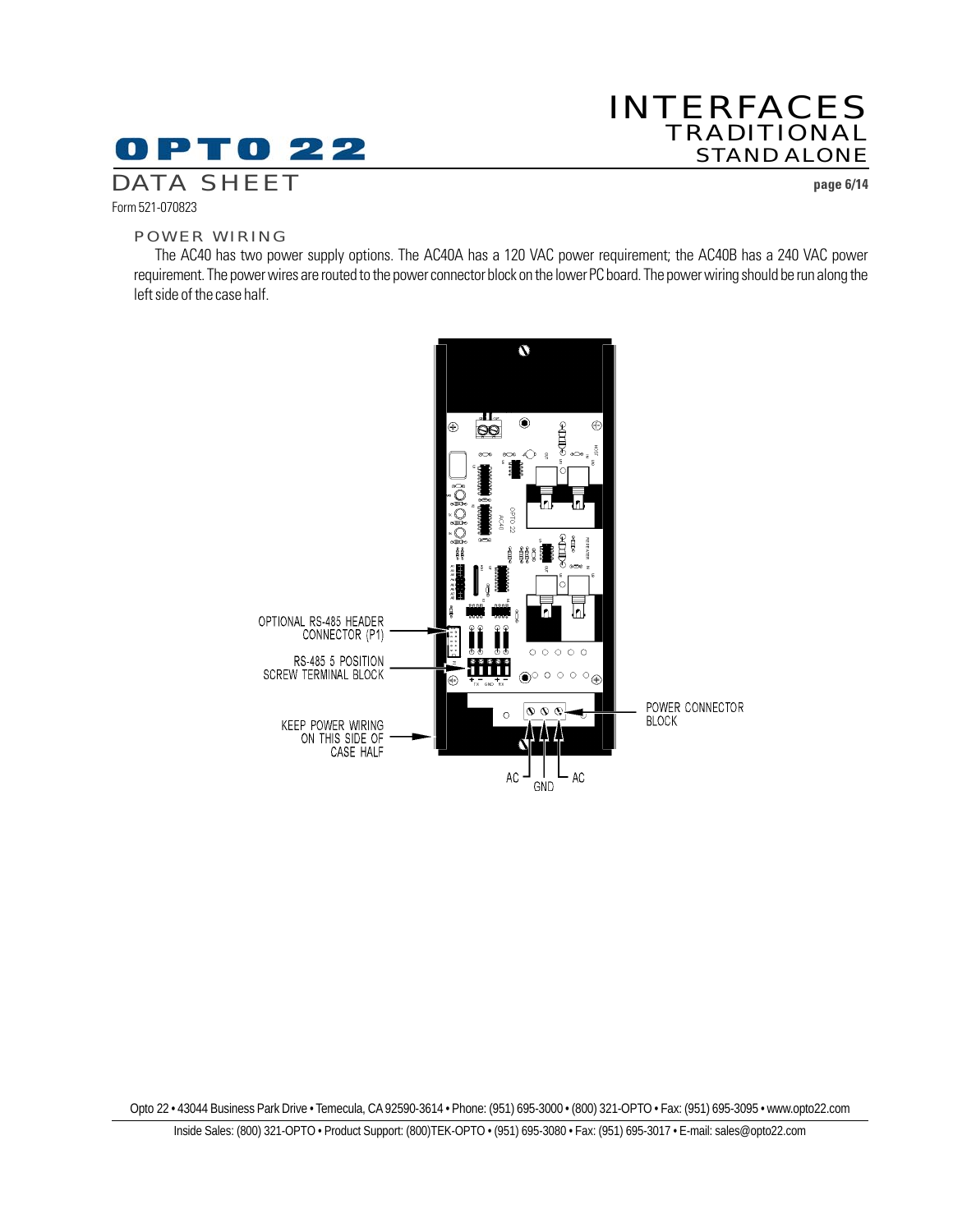### INTERFACES TRADITIONAL STAND ALONE

DATA SHEET **page 7/14**

Form 521-070823

#### RS-485 CONNECTION

The AC40 supports two connection methods for the RS-485 port. The primary connection is through the 5 position screw terminal block located on the lower edge of the elevated printed circuit board. The optional connection method is through the 10 position male header connector labeled P1. The optional connection method allows for easy hook-up to Mistic remote panels using the flat 10-pin twisted pair cable found in a G4RCOMMKIT.



#### 10-PIN HEADER

When connecting to the 5 position screw terminal block, the option of 2-wire or 4-wire hook-up is available.\* The 10-pin header can only operate in 2-wire hook-up. When the 5 position screw terminal block is set to 2-wire operation, use the TX + and TX - terminals.



#### 5-POSITION SCREW TERMINAL BLOCK

Opto 22 • 43044 Business Park Drive • Temecula, CA 92590-3614 • Phone: (951) 695-3000 • (800) 321-OPTO • Fax: (951) 695-3095 • www.opto22.com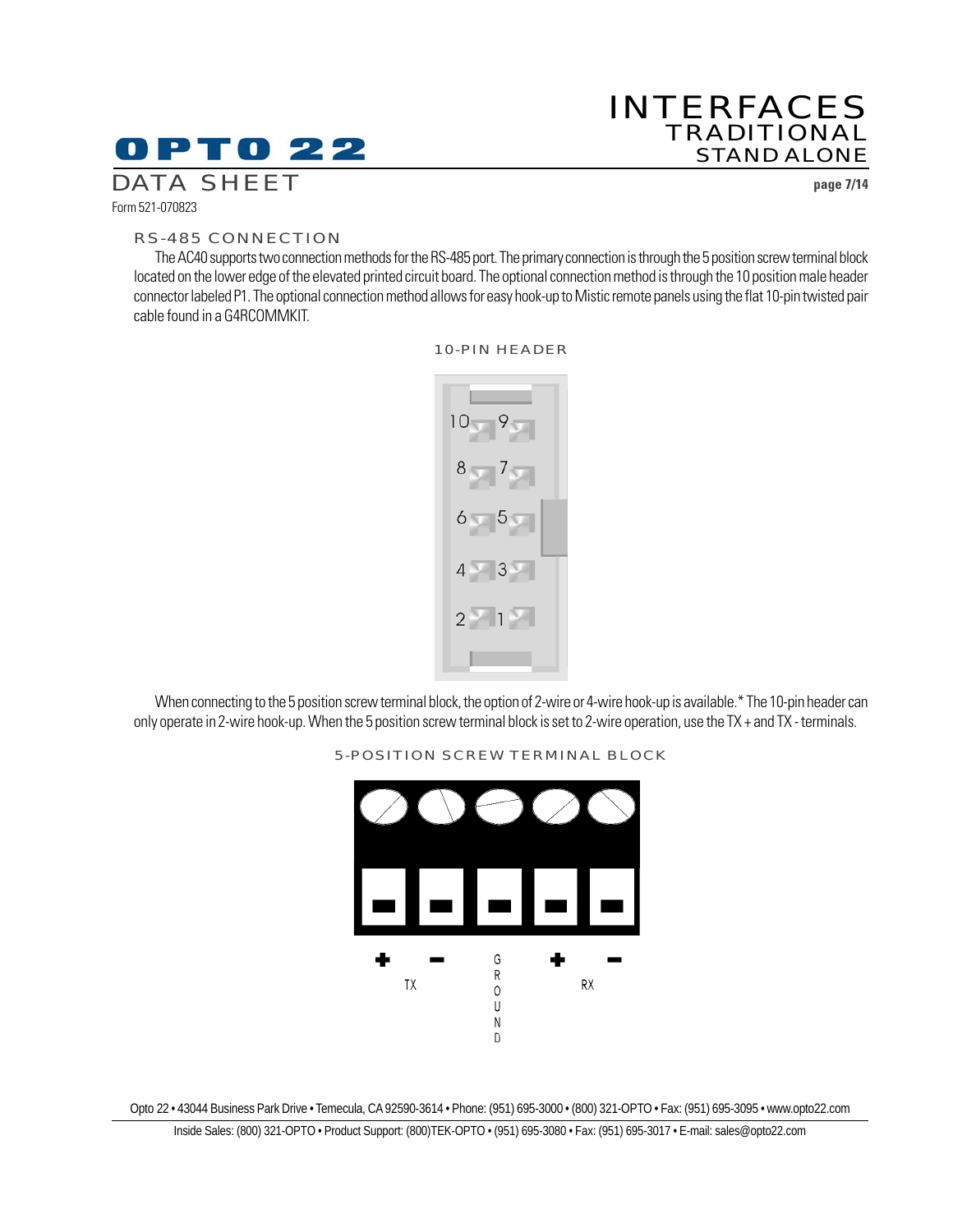### INTERFACES TRADITIONAL STAND ALONE

DATA SHEET **page 8/14**

Form 521-070823

#### RS-485 WIRING EXAMPLES

**Note:** The AC40 does **not** support the interrupt capability of remote bricks. **\*** Jumpering information is on page 10.



Opto 22 • 43044 Business Park Drive • Temecula, CA 92590-3614 • Phone: (951) 695-3000 • (800) 321-OPTO • Fax: (951) 695-3095 • www.opto22.com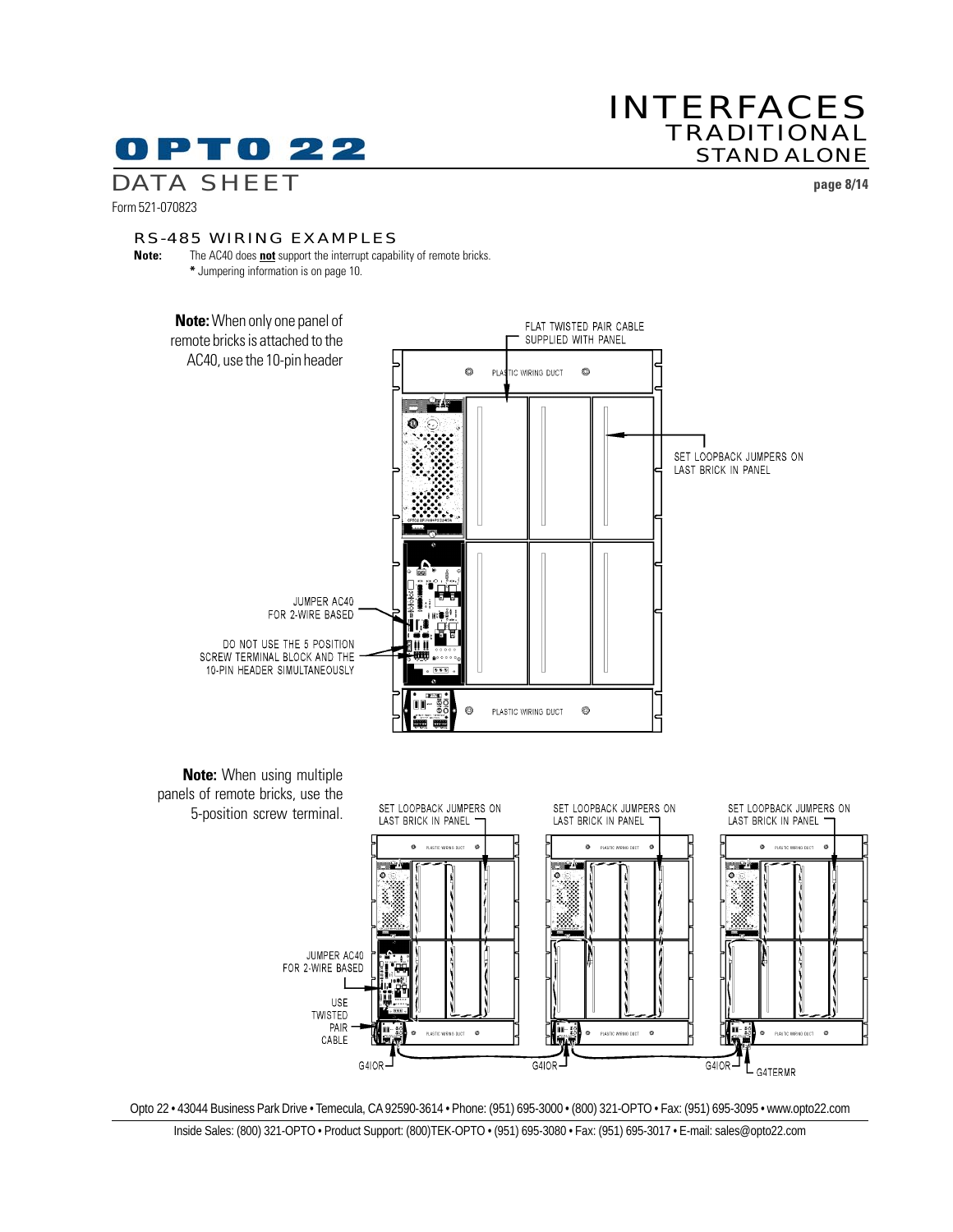# 0 P T 0 22

### INTERFACES TRADITIONAL STAND ALONE

DATA SHEET **page 9/14**

Form 521-070823

#### FIBER OPTIC CONNECTION

The fiber optic connectors on the AC40 are 'ST' style female. The 'ST' male is inserted and the outer barrel rotated until the posts on the female connector lock in place.

The AC40 is optimized to operate with 62.5  $\mu$ m/125  $\mu$ m fiber optic cable. It is possible to use other fiber diameters, however, the performance specifications fall off rapidly.

Connect a fiber optic cable to the transmitter port on the AC40. Connect the other end of this fiber optic cable to the receiver port of the connecting device. Likewise, connect a fiber optic cable to the receiver port on the AC40, and connect the other end of the cable to the transmitter port of the connecting device.

After the fiber connections are in place, use cable ties to secure the fiber cables.

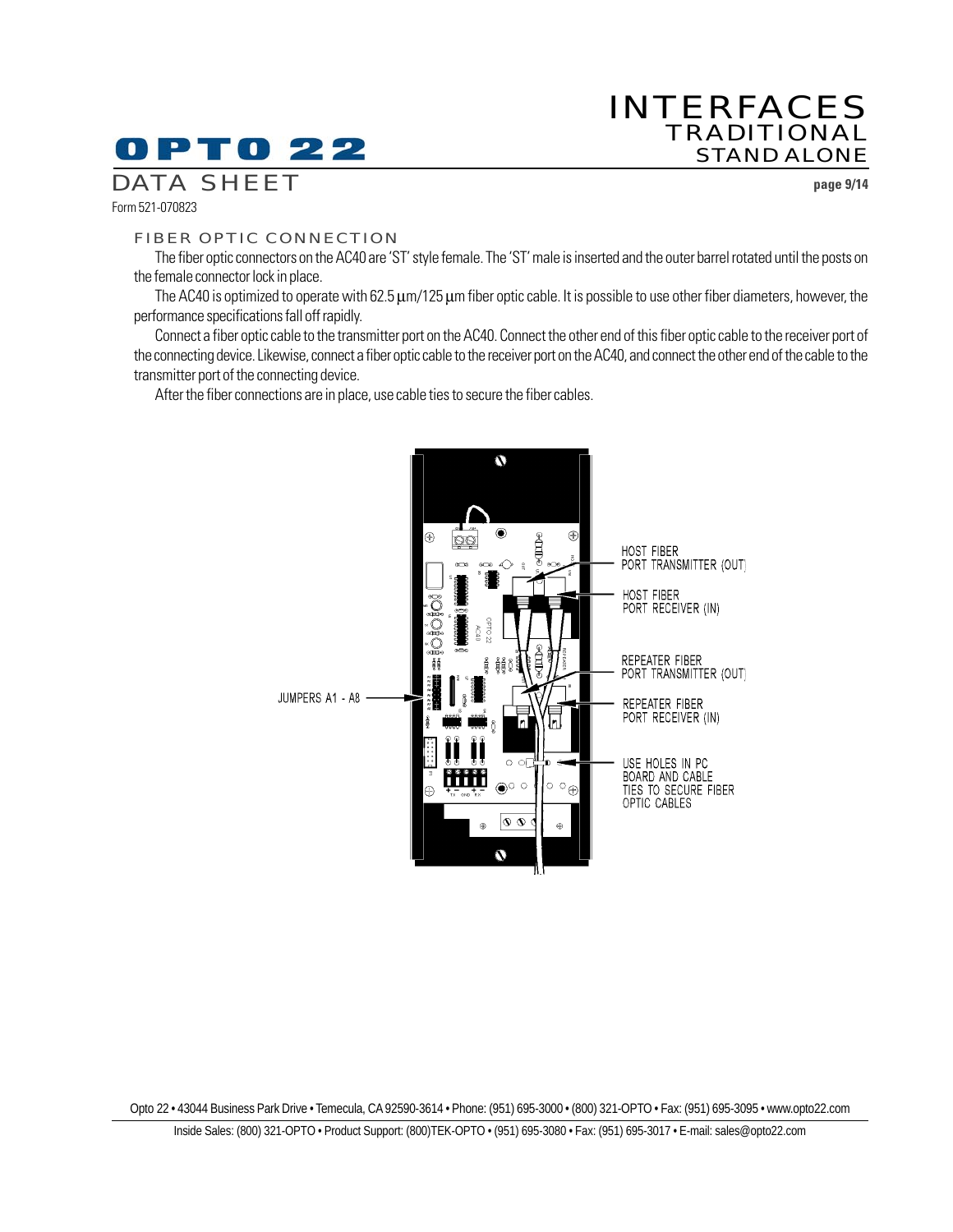## 0 P T 0 22

## INTERFACES TRADITIONAL STAND ALONE

DATA SHEET **page 10/14**

Form 521-070823

#### JUMPERING

A group of 8 jumpers labeled A1 - A8 is located on the left-hand side of the upper printed circuit board on the AC40. The jumpers are inserted to configure the AC40 RS-485 port. Jumpers A1 - A6 select various possibilities for biasing and termination of the RS-485 link. Jumpers A7 and A8 are used to select 2-wire or 4-wire mode.

| <b>Mode</b>                  | <b>Install Jumpers</b>                                                   |
|------------------------------|--------------------------------------------------------------------------|
| 2-wire Terminated/Not Biased | A2, A7, A8                                                               |
| 2-wire Unterminated          | A7, A8                                                                   |
| 2-wire Terminated/Biased     | A1, A2, A3, A7, A8<br>(AC40 is shipped with these<br>jumpers installed.) |
| 4-wire Unterminated          | No Jumpers                                                               |
| 4-wire Terminated/Biased     | A1, A2, A3, A4, A5, A6                                                   |
| 4-wire Terminated/Not Biased | A2, A5                                                                   |

When you configure your AC40 RS-485 communications link, keep these facts in mind:

- 1) RS-485 requires termination at both ends of the communications wiring.
- 2) The link must be biased in one place only.
- 3) Opto 22 remote Bricks have no bias or termination options.
- 4) The G4TERMR terminator does not have bias options.
- 5) When G4LC32 RS-485 serial ports are terminated, they are automatically biased.
- 6) Biasing is usually done at the "HOST" end.



Opto 22 • 43044 Business Park Drive • Temecula, CA 92590-3614 • Phone: (951) 695-3000 • (800) 321-OPTO • Fax: (951) 695-3095 • www.opto22.com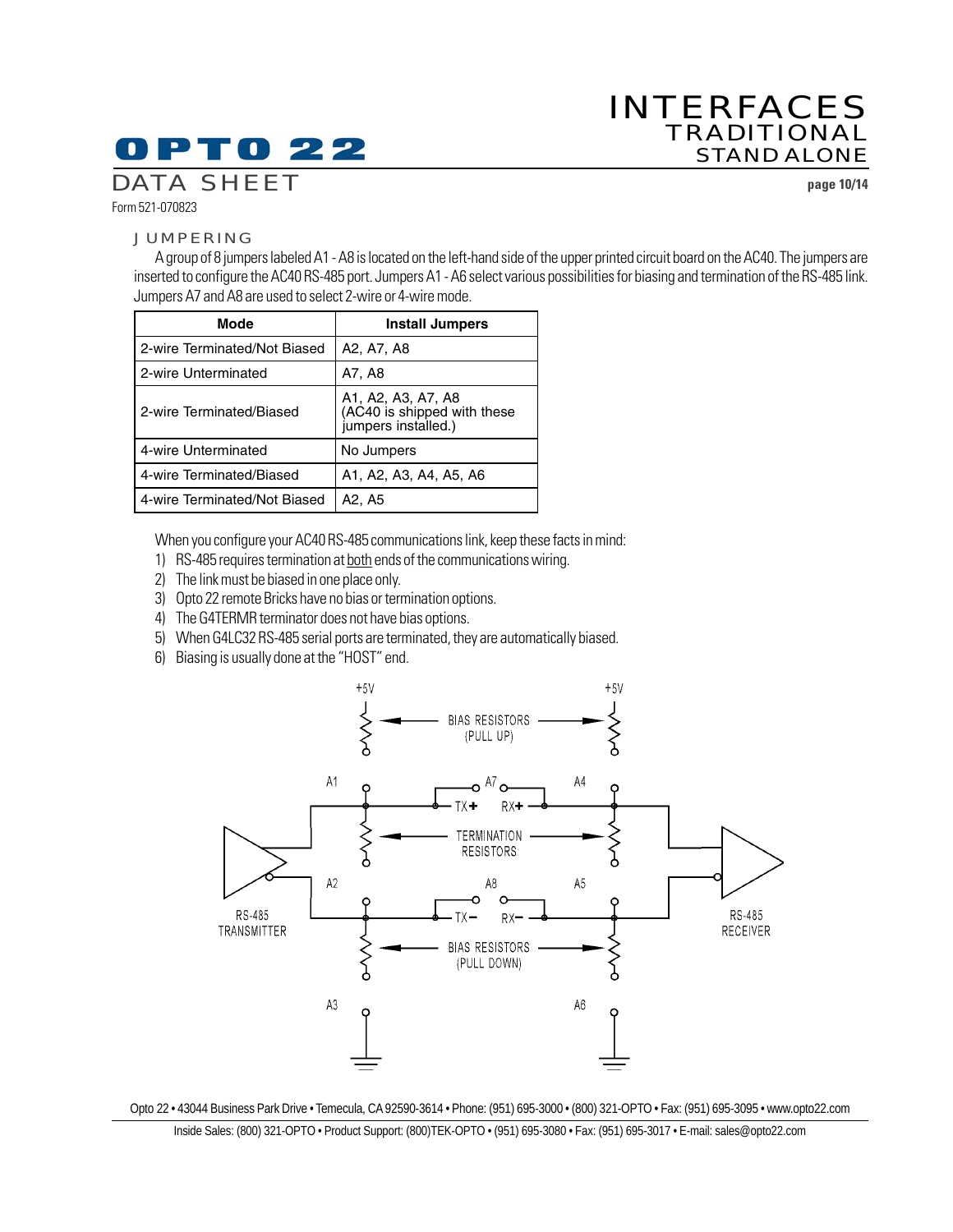## INTERFACES TRADITIONAL STAND ALONE

DATA SHEET **page 11/14**

#### REASSEMBLY

Form 521-070823

.

After all connections and jumpering are complete, the AC40 can be reassembled. It is important that all wires are routed so they will not be pinched by the case top. After case top has been placed on top of the case bottom, start both thumbscrews. Tighten both thumbscrews evenly until the top case is secured

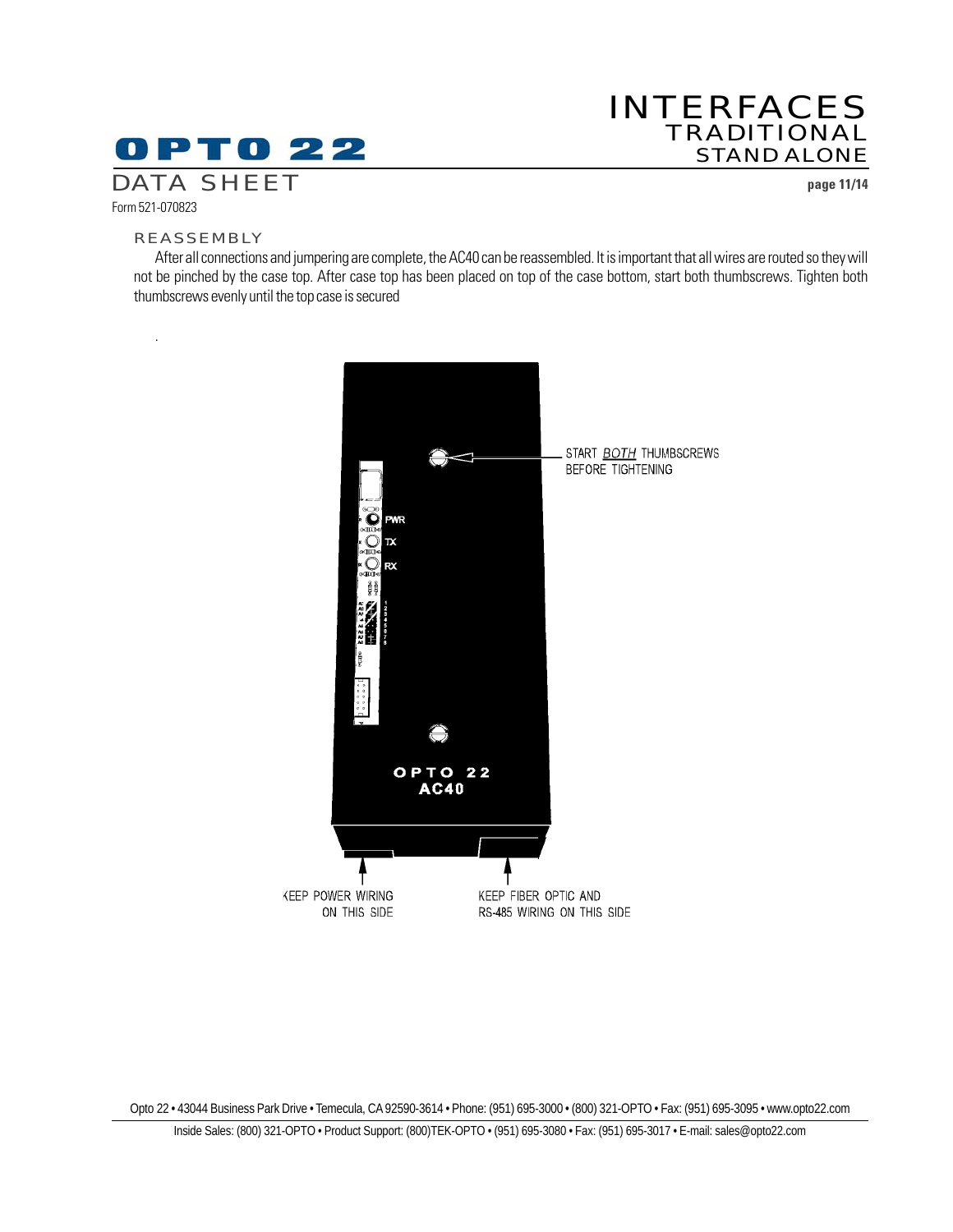## INTERFACES TRADITIONAL STAND ALONE

DATA SHEET **page 12/14**

Form 521-070823

#### LEDS/DIAGNOSTICS

When power is applied to the AC40, the green LED labeled PWR is on. If it is not on, check voltage and polarity of input power. When the LED labeled RX is illuminated, data is being received from the host fiber port and transmitted down the RS-485 port and

the repeater fiber port.

When the LED labeled TX is illuminated, data is being received from either the repeater fiber port or the RS-485 port and transmitted down the host fiber port.

The most common start-up problems on the AC40 are:

- 1) Receive and transmit fiber optic cables are swapped.
- 2) The RS-485 port is incorrectly jumpered. Check:
	- (a) 2-wire or 4-wire option
	- (b) termination at both ends
	- (c) biasing at one place only
- 3) The RS-485 port is incorrectly wired. Check:
	- (a) polarity of signals
	- (b) twisted pair cable must be used

#### DIMENSIONS

![](_page_11_Figure_18.jpeg)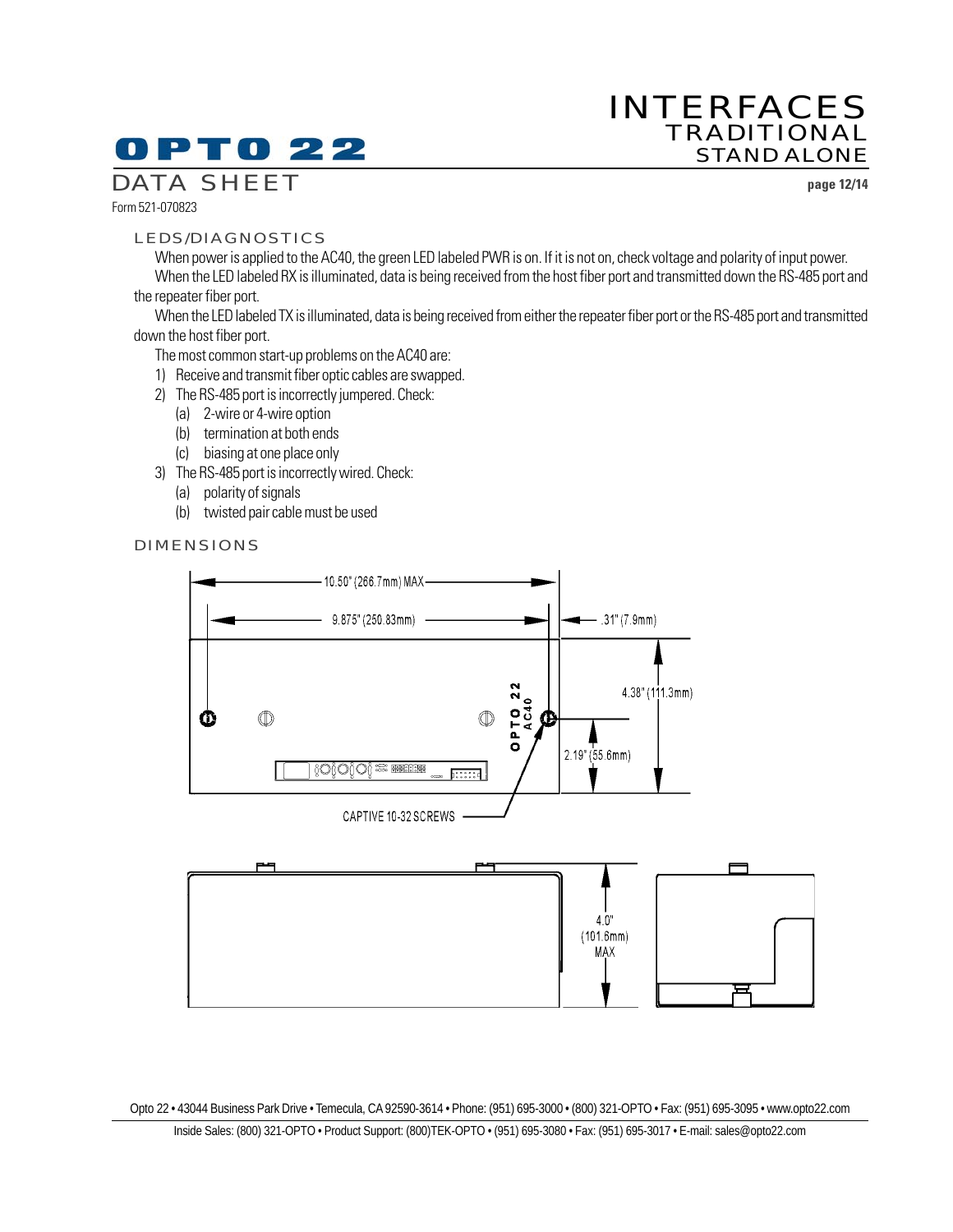### INTERFACES TRADITIONAL STAND ALONE

DATA SHEET **page 13/14**

Form 521-070823

#### SPECIFICATIONS

| Ambient Temperature:                                                                                                                             | $0^\circ$ C - 70 $^\circ$ C<br>95% relative humidity, non-condensing |
|--------------------------------------------------------------------------------------------------------------------------------------------------|----------------------------------------------------------------------|
| Power:<br>$AC40A$ :<br>$AC40B$ :                                                                                                                 | 120 VAC ± 10 VAC 60 Hz<br>240 VAC ± 20 VAC 50 Hz                     |
| <b>Fiber Optic:</b><br><b>Recommended Fiber Size:</b>                                                                                            | $62.5/125 \mu m$                                                     |
| Recommended Fiber:<br>"ST" Style Connectors:                                                                                                     | Belden Type 225812 (Duplex)<br>Belden Type 225811 (Single)           |
| Maximum Fiber Length:                                                                                                                            | 3.5 kilometers                                                       |
| Transmitter Characteristics (All Typical)<br>Output:<br>Peak Emission Wavelength:<br><b>Numerical Aperture:</b><br><b>Optical Port Diameter:</b> | $-12.0$ dBm<br>820 nm<br>0.31<br>$150 \mu m$                         |
| Receiver Characteristics (All Typical)<br>Receiver Sensitivity:<br><b>Equivalent Numerical Aperture:</b><br><b>Optical Port Diameter:</b>        | -24.0 dBm<br>0.50<br>400 um                                          |
| <b>RS-485:</b><br>Maximum Cable Length:                                                                                                          | 3,000 feet                                                           |
| Recommended Cable Type<br>(twisted pair):                                                                                                        | 100 ohms impedence<br>12.5 picofarads per foot                       |
| Termination Resistance:                                                                                                                          | 220 ohms                                                             |
| Tri-state Biasing Resistance:                                                                                                                    | 470 ohms                                                             |

Features:

\* 2-wire or 4-wire hook-ups

\* Asynchronous operation independent of baud rate, parity, or stop bits

\* Baud rates to 115.2K baud

\* Jumpers for optional termination and biasing

\* Up to 32 AC40s per fiber link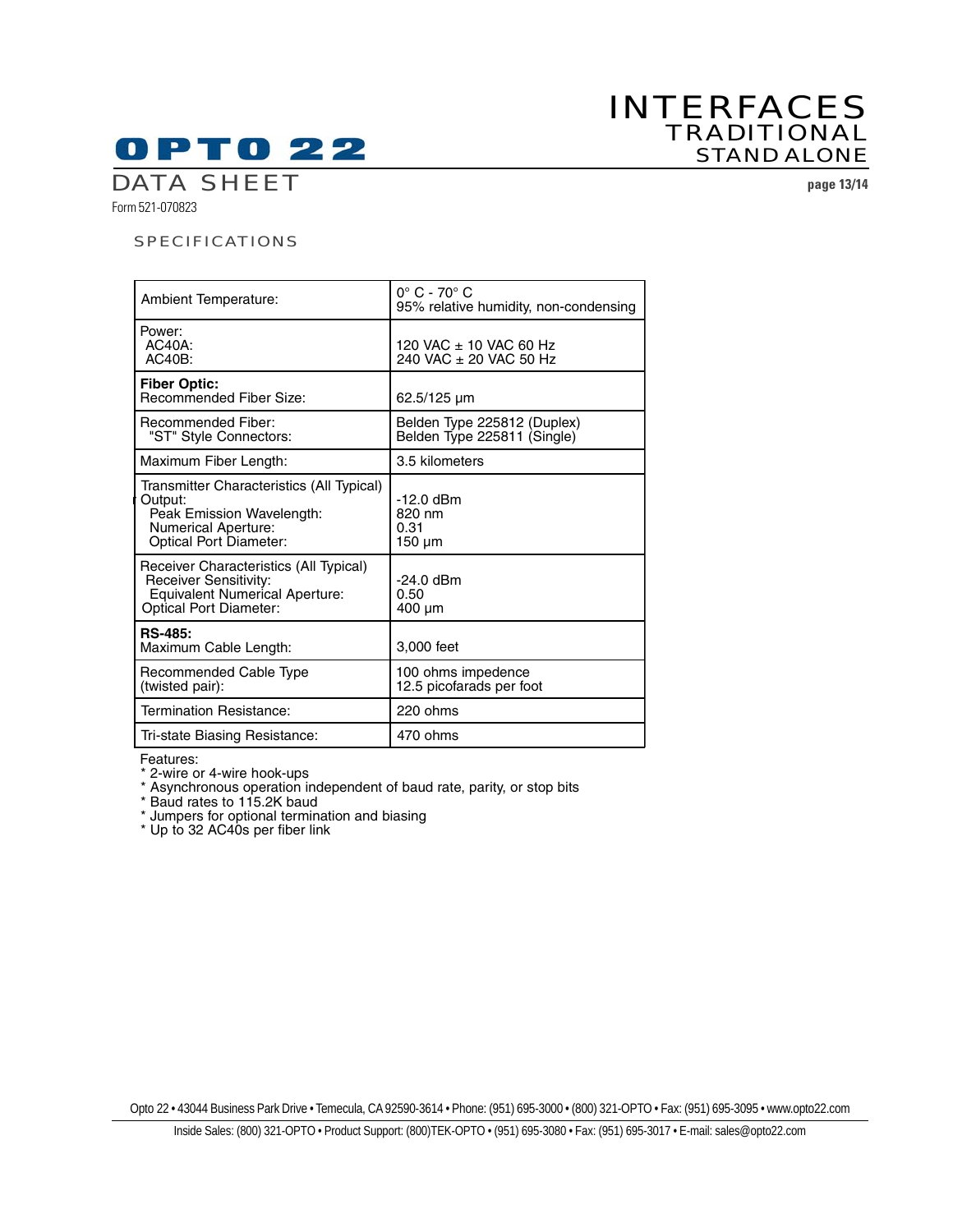### INTERFACES TRADITIONAL STAND ALONE

DATA SHEET **page 14/14**

Form 521-070823

#### CABLE AND CONNECTOR MANUFACTURERS

P. O. Box 1980 505 No. 51st. Avenue Richmond, IN 47375 Phoenix, AZ 85043 800/235-3361 800/344-0223 **Model:** 62.5/125 Single - 225811 62.5/125 Duplex - 225812

#### **Belden Wire And Cable AT&T Network Systems**

**Hewlett-Packard** 3003 Scott Blvd. Santa Clara, CA 95054 408/988-7000

#### DISTRIBUTOR OF FIBER OPTIC CABLES, CONNECTORS, AND ACCESSORIES

#### **Fibertron**

6400 Artesia Blvd. Buena Park, CA 90620 Tel: (714) 670-7711 Fax: (714) 670-8811